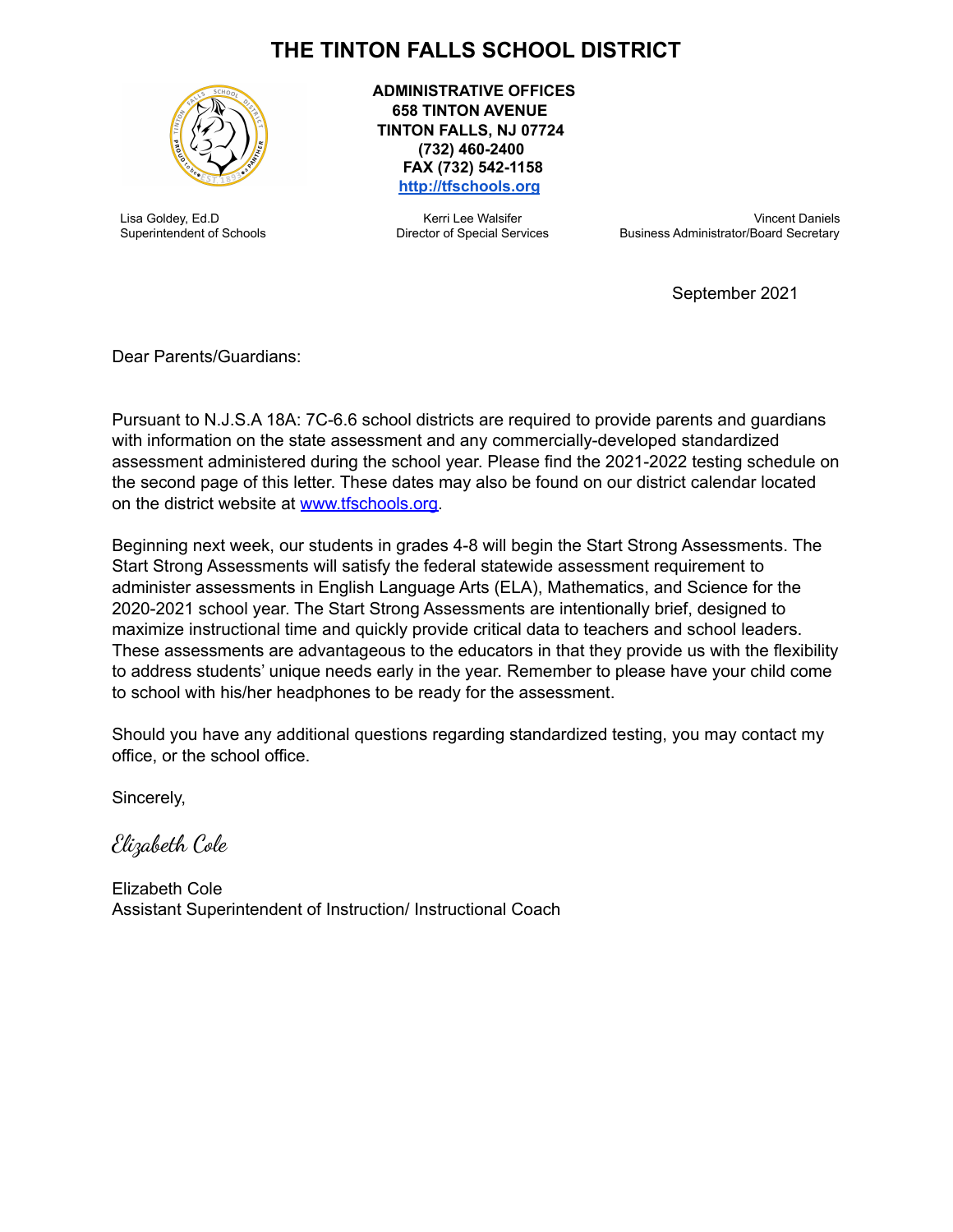| Assessment<br><b>Name</b>                                                                         | <b>Subject Area</b>                        | Grade<br>Level<br><b>Tested</b>                           | Information<br>about Available<br><b>Accommodations</b><br>and Accessibility<br><b>Features</b>       | Number of<br><b>Testing</b><br><b>Administrations</b><br>in District | <b>Testing Mode</b>                                                                                                     | <b>Testing Time</b><br><b>Allotted per</b><br><b>Student</b>                        | <b>Testing</b><br>Window | <b>Results</b><br><b>Available</b> | <b>Information for</b><br><b>Parents/Guardians</b><br><b>Regarding the</b><br><b>Assessment</b> |
|---------------------------------------------------------------------------------------------------|--------------------------------------------|-----------------------------------------------------------|-------------------------------------------------------------------------------------------------------|----------------------------------------------------------------------|-------------------------------------------------------------------------------------------------------------------------|-------------------------------------------------------------------------------------|--------------------------|------------------------------------|-------------------------------------------------------------------------------------------------|
| <b>Start Strong</b><br>assessments-<br>English Language<br>Arts (ELA)/<br>Mathematics/<br>Science | ELA, Math,<br>and Science                  | ELA/Math:<br>Grades 3<br>through 8<br>Science:<br>Grade 6 | <b>Accessibility</b><br><b>Features and</b><br><b>Accommodations</b><br><b>Manual</b>                 | $\mathbf{1}$                                                         | Online only                                                                                                             | $45 - 60$<br>minutes per<br>subject<br>assessment                                   | 9/27/21 to<br>10/22/21   | Late Fall<br>2021 to<br>Parents    | Information to be<br>released on Office of<br><b>Assessments webpage</b>                        |
| NJSLA ELA/Math<br><b>Regular Spring</b><br>Administration                                         | ELA and<br>Math                            | Grades 3<br>through 8                                     | <b>NJSLA</b><br><b>Accessibility</b><br><b>Features and</b><br><b>Accommodations</b><br>Manual        | $\mathbf{1}$                                                         | Computer-<br>based with<br>paper-based<br>options for<br>students with<br>disabilities                                  | <b>Unit Testing</b><br><b>Times</b>                                                 | 4/25/22 to<br>6/3/22     | <b>Fall 2022</b>                   | For more information<br>please visit the <b>Office of</b><br><b>Assessments webpage</b>         |
| <b>NJSLA Science</b><br>Administration                                                            | Science                                    | Grades 5 &<br>8                                           | <b>NJSLA</b><br><b>Accessibility</b><br><b>Features and</b><br><b>Accommodations</b><br><b>Manual</b> | $\mathbf{1}$                                                         | Computer-<br>based with<br>paper-based<br>options for<br>students with<br>disabilities                                  | For grades 5<br>and 8: Four<br>45-minute<br>units for a<br>total of three<br>hours. | 4/25/22 to<br>6/3/22     | <b>Fall 2022</b>                   | For more information<br>please visit the <b>Office of</b><br><b>Assessments webpage</b>         |
| <b>Dynamic Learning</b><br>Maps (DLM) Year<br>End (YE) Model                                      | ELA, Math,<br>and Science                  | Grades 3<br>through 8                                     | <b>DLM Accessibility</b><br><b>Manual</b>                                                             | $\mathbf{1}$                                                         | Computer-<br>based                                                                                                      |                                                                                     | $4/1/22$ to<br>5/27/22   | <b>Fall 2022</b>                   | For more information<br>please visit the Office of<br><b>Assessments webpage</b>                |
| <b>ACCESS and</b><br><b>Alternate ACCESS</b><br>for ELLs                                          | English<br>language<br>proficiency<br>test | Grades K-8                                                | <b>WIDA Accessibility</b><br><b>Accommodations</b>                                                    | $\mathbf{1}$                                                         | Paper - Grade<br>K (and by<br>request)<br><b>Online Grades</b><br>1-8 (Writing<br>portion is<br>paper Grades<br>$1 - 3$ | No time limit                                                                       | $2/14/22$ to<br>4/8/22   | <b>Fall 2022</b>                   | <b>Parent Handout</b><br>Provided in different<br>languages.                                    |